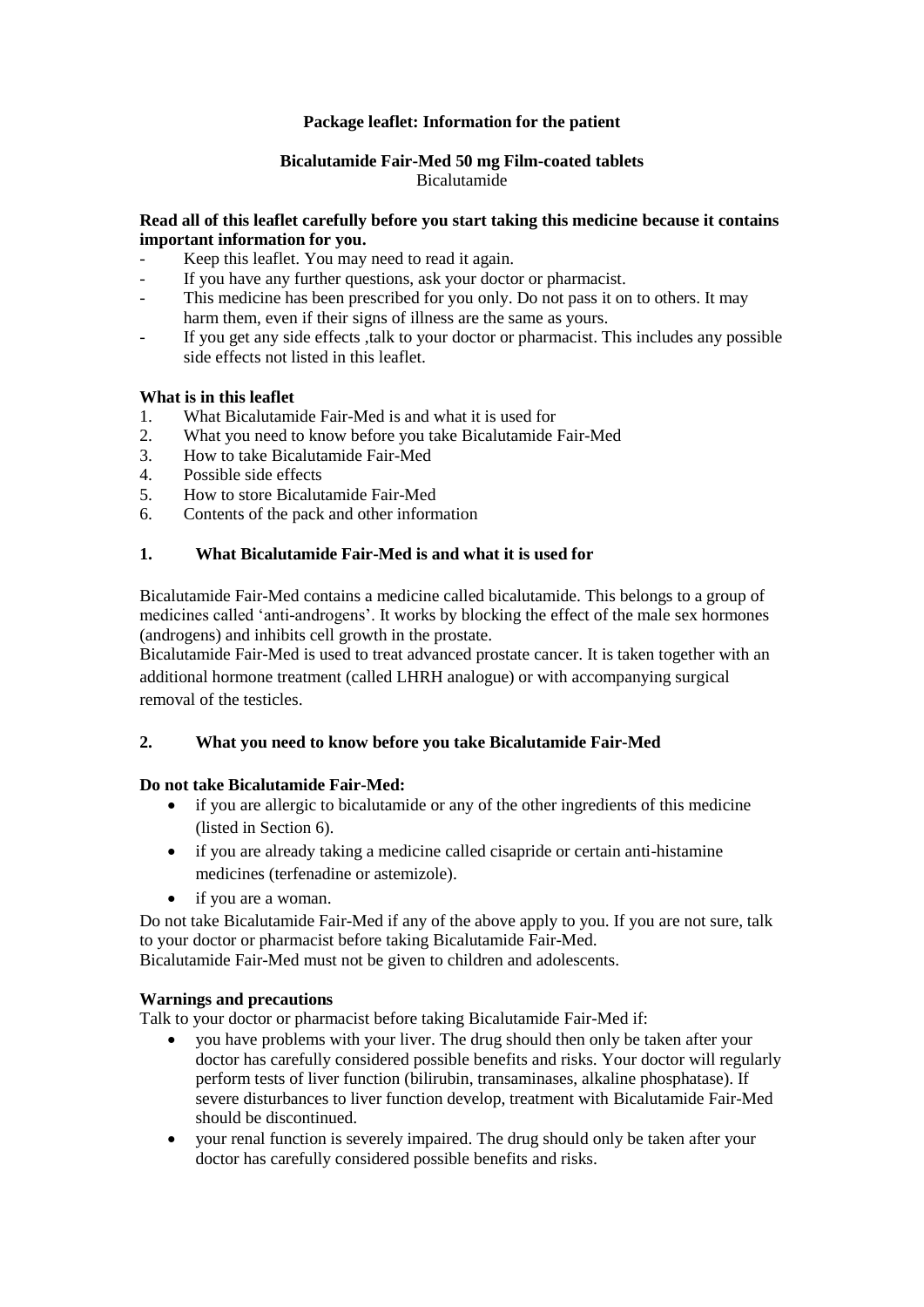- you suffer from heart disease including heart rhythm problems (arrhythmia), or are being treated with medicines for these conditions**.** If this is the case, your doctor should regularly monitor your heart function.
- You have diabetes and are already taking an 'LHRH analogue'. These include goserelin, buserelin, leuprorelin and triptorelin.

If you go into hospital, tell the medical staff that you are taking Bicalutamide Fair-Med.

## **Other medicines and Bicalutamide Fair-Med**

Tell your doctor or pharmacist if you are taking, have recently taken or might take any other medicines.

Do not take Bicalutamide Fair-Med if you are already taking any of the following medicines:

- Cisapride (used for some types of indigestion).
- Certain anti-histamine medicines (terfenadine or astemizole).

Bicatulamide Fair-med might interfere with some medicines used to treat heart rhythm problems (e.g. quinidine, disopyramide, amiodarone, sotalol, dofetilide, ibutilide) or might increase the risk of heart rhythm problems when used with some other drugs (e.g. methadone (used for pain relief and part of drug addiction detoxification), moxifloxacin (an antibiotic), antipsychotics used for serious mental illnesses).

Also, tell your doctor if you are taking any of the following medicines:

- Medicines taken by mouth to prevent blood clots (oral anti-coagulants, e.g. warfarin).
- Ciclosporin (to suppress your immune system).
- Cimetidine (to treat stomach ulcers)
- Ketoconazole (used to treat fungal infections of the skin and nails)
- Calcium channel blockers (to treat high blood pressure or some heart conditions).

### **Pregnancy, breast-feeding and fertility**

Ask your doctor or pharmacist for advice before taking any medicine.

Bicalutamide Fair-Med is contra-indicated in females and must not be given to pregnant or breast-feeding mothers.

Bicalutamide Fair-Med may induce a period of subfertility or infertility in man.

### **Driving and using machines**

- Bicalutamide Fair-Med is not likely to affect you being able to drive or use any tools or machines.
- However, there is a possibility that these tablets could make you feel dizzy or drowsy. If you are affected in this way, you should not drive or operate machinery.

### **Bicalutamide Fair-Med contains lactose monohydrate**

If you have been told by your doctor that you have an intolerance to some sugars, contact your doctor before taking this medicinal product.

### **3. How to take Bicalutamide Fair-Med**

Always take this medicine exactly as your doctor or pharmacist has told you. Check with your doctor or pharmacist if you are not sure.

- The recommended dose for an adult is one tablet each day.
- Swallow the tablet whole with a drink of water.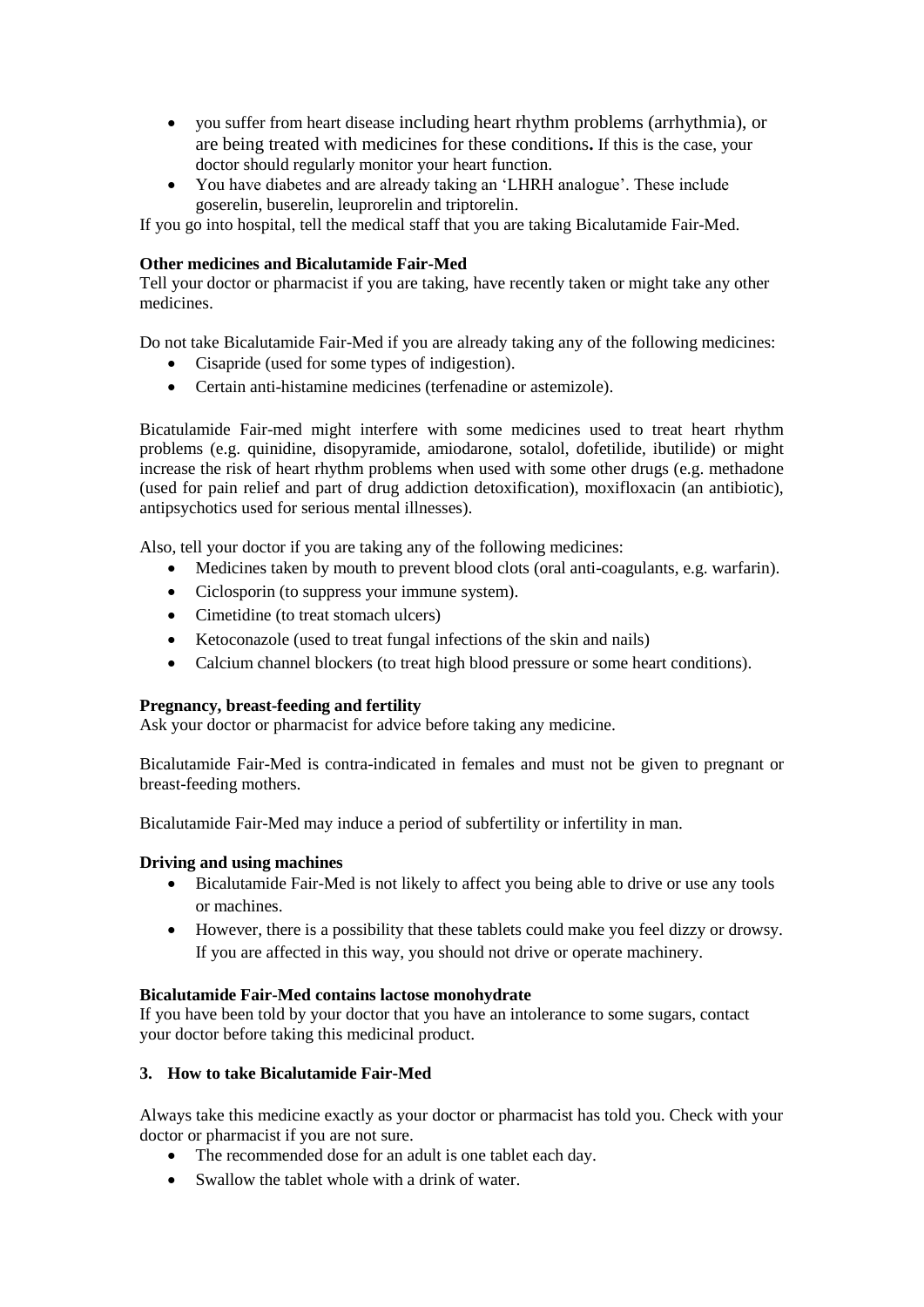- Try to take your tablet at the same time each day.
- Do not stop taking this medicine even if you feel well, unless your doctor tells you to.

# **If you take more Bicalutamide Fair-Med than you should**

If you take more Bicalutamide Fair-Med than prescribed by your doctor, talk to a doctor or go to a hospital straight away.

# **If you forget to take Bicalutamide Fair-Med**

- If you forget to take a dose, skip the missed dose and take the next dose as usual.
- Do not take a double dose to make up for a forgotten dose.

If you have any further questions on the use of this medicine, ask your doctor or pharmacist.

# **4. Possible side effects**

Like all medicines, this medicine can cause side effects, although not everybody gets them.

# **Allergic reactions:**

These are uncommon (may affect up to 1 in 100 people). The symptoms can include sudden onset of:

- Rash, itching or hives on the skin.
- Swelling of the face, lips, tongue, throat or other parts of the body.
- Shortness of breath, wheezing or trouble breathing.

If this happens to you, see a doctor straight away.

# **Also tell your doctor straight away if you notice any of the following:**

Very common (may affect more than 1 in 10 people):

- Pain in your abdomen.
- Blood in your urine.

Common (may affect up to 1 in 10 people):

 Yellowing of the skin or whites of your eyes (jaundice) and raised transaminases. These may be signs of liver problems or in rare cases (may affect up to 1 in 1,000 people) liver failure.

Uncommon (may affect up to 1 in 100 people):

- Serious shortness of breath or shortness of breath which suddenly gets worse. This may be with a cough or high temperature (fever). These may be signs of an inflammation of the lungs called 'interstitial lung disease'.
- $\bullet$

Not known (frequency cannot be estimated from the available data):

• Changes in ECG (QT prolongation).

# **Other possible side effects:**

**Very common (may affect more than 1 in 10 people)**

- Dizziness.
- Constipation.
- Feeling sick (nausea).
- Swelling and tenderness of your breasts.
- Hot flushes.
- Feeling weak.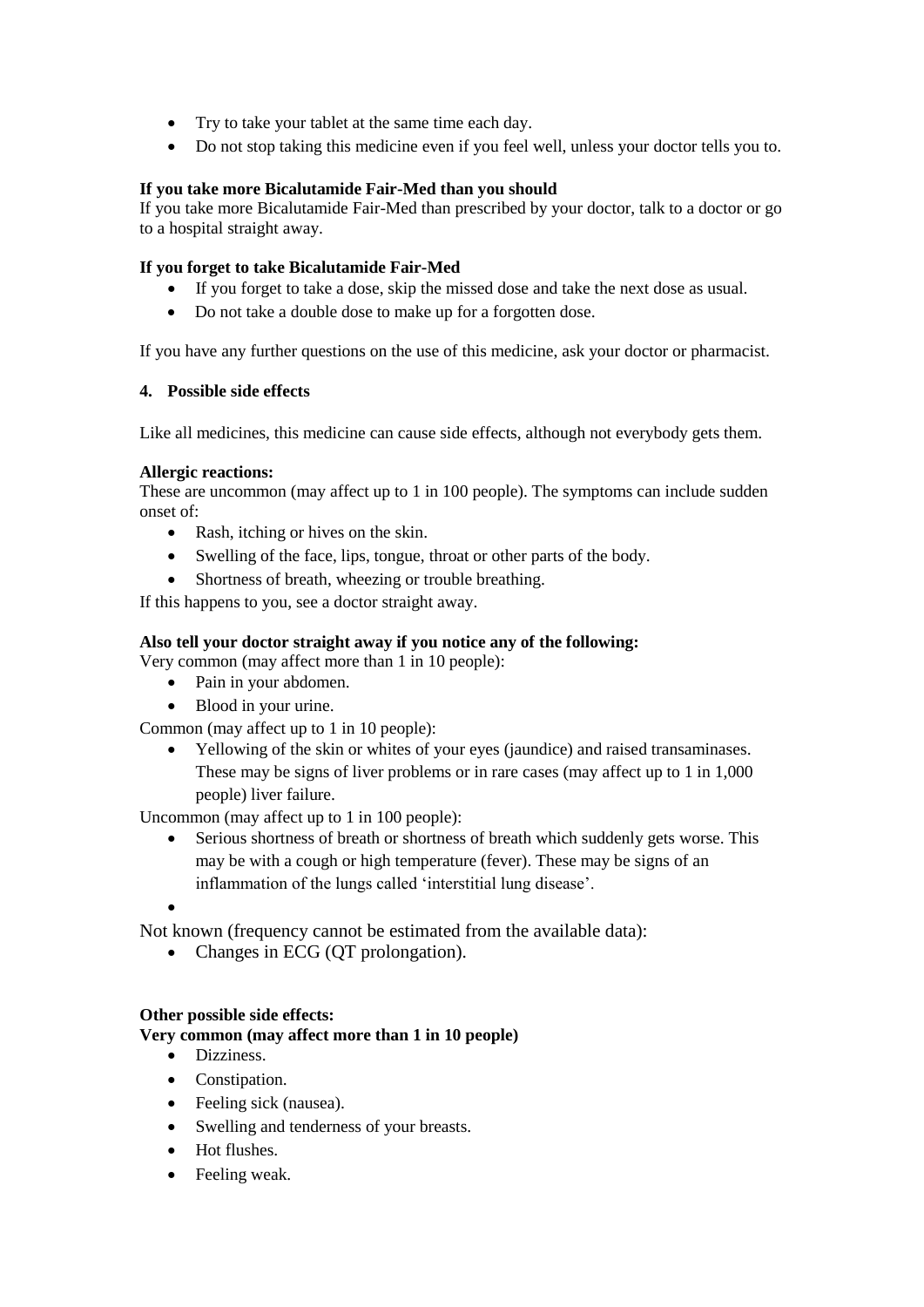- Swelling (oedema).
- Low levels of red blood cells (anaemia). This may make you feel tired or look pale.

### **Common (may affect up to 1 in 10 people)**

- Loss of appetite.
- Reduced sex drive.
- Depression.
- Feeling sleepy.
- Indigestion.
- Wind (flatulence).
- Hair loss.
- Hair re-growth or growth of extra hair.
- Dry skin.
- Itching.
- Skin rash.
- Being unable to get an erection (impotence).
- Weight gain.
- Chest pain.
- Reduced heart function (cardiac failure).
- Heart attack.

# **Rare (may affect up to 1 in 1,000 people)**

Increased skin sensitivity to sunlight.

Your doctor may do blood tests to check for any changes to your blood.

Do not be concerned by this list of possible side effects. You may not get any of them. If you get any side effects, talk to your doctor or pharmacist. This includes any possible side effects not listed in this leaflet.

# **5. How to store Bicalutamide Fair-Med**

Keep this medicine out of the sight and reach of children.

Do not use this medicine after the expiry date which is stated on the carton after <EXP>. The expiry date refers to the last day of that month.

This medicinal product does not require any special storage conditions.

Do not throw away any medicines via wastewater or household waste. Ask you pharmacist how to throw away medicines you no longer use. These measures will help protect the environment.

# **6. Contents of the pack and other information**

### **What Bicalutamide Fair-Med contains**